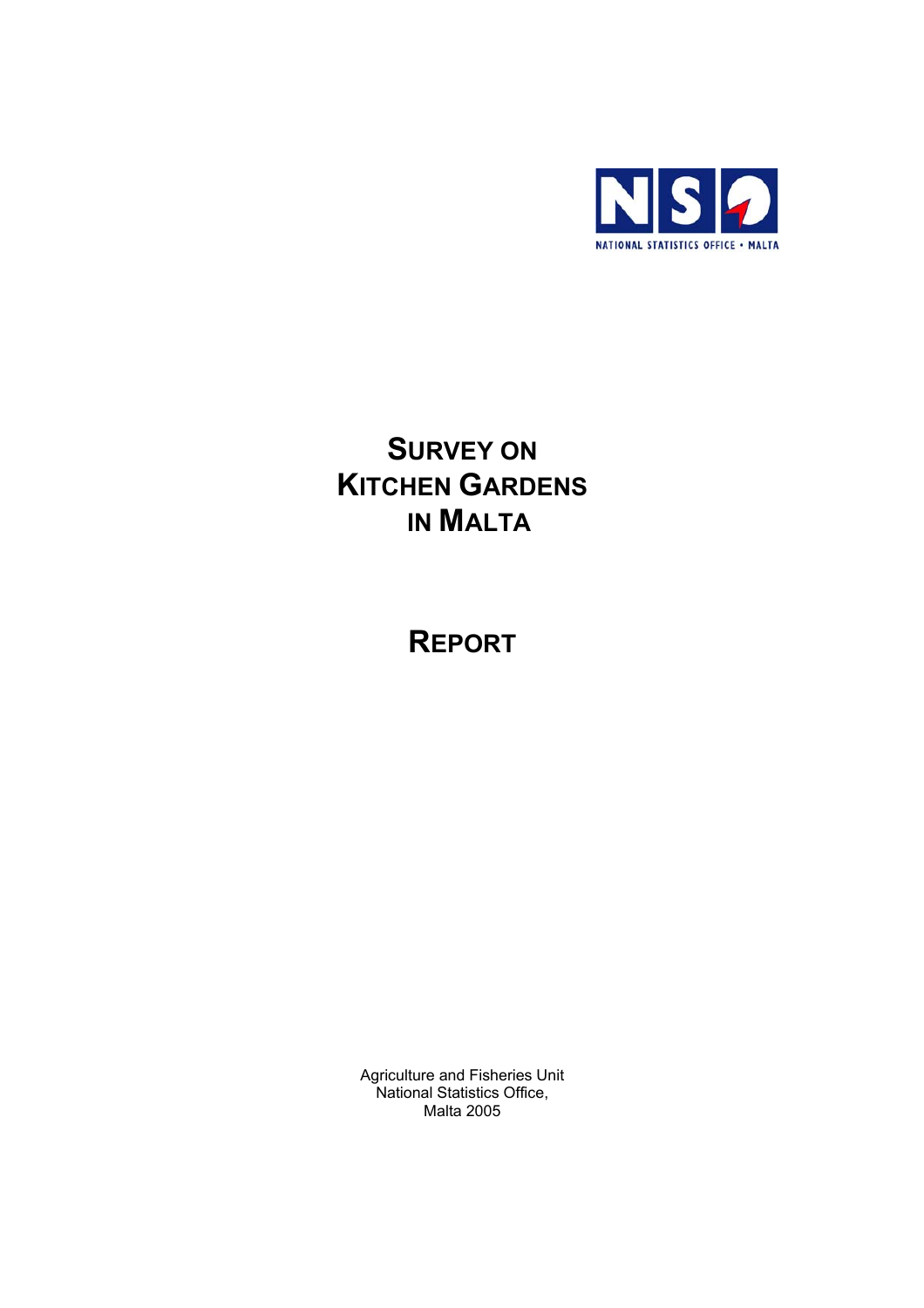## **CONTENTS**

| $\overline{1}$ |     |  |  |  |  |  |
|----------------|-----|--|--|--|--|--|
|                | 1.1 |  |  |  |  |  |
|                | 1.2 |  |  |  |  |  |
| 2              |     |  |  |  |  |  |
|                | 2.1 |  |  |  |  |  |
|                | 2.2 |  |  |  |  |  |
|                | 2.3 |  |  |  |  |  |
|                | 2.4 |  |  |  |  |  |
|                | 2.5 |  |  |  |  |  |
| 3              |     |  |  |  |  |  |
|                | 3.1 |  |  |  |  |  |
|                | 3.2 |  |  |  |  |  |
|                | 3.3 |  |  |  |  |  |
| 4              |     |  |  |  |  |  |

Annex 1: Questionnaire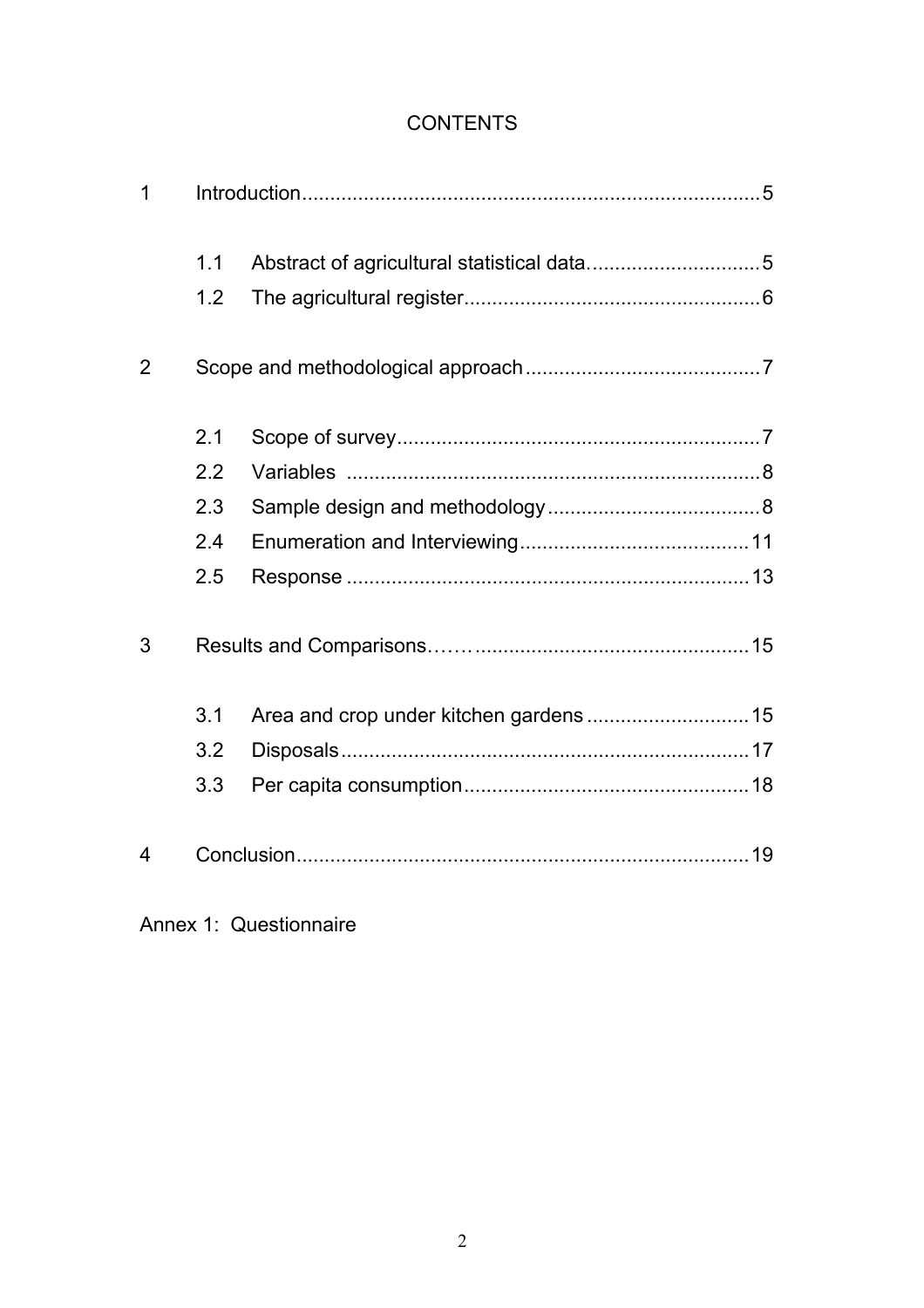## TABLES AND GRAPHS

## TABLES

| Table 1: | Population distribution of agricultural holdings by region,                                                             |
|----------|-------------------------------------------------------------------------------------------------------------------------|
| Table 2: | Initial sample distribution of agricultural holdings by                                                                 |
| Table 3: | Initial sample weights of agricultural holdings by region,                                                              |
| Table 4: | Final sample weights of agricultural holdings by region,                                                                |
| Table 5: | Response rate of agricultural holdings by region, type of                                                               |
| Table 6: | Final sample distribution of agricultural holdings with<br>kitchen gardens by region, type of land and land groups14    |
| Table 7: | Final sample distribution of agricultural holdings without<br>kitchen gardens by region, type of land and land groups14 |
|          | Table 8: Area and production of kitchen gardens 15                                                                      |
| Table 9: |                                                                                                                         |
|          | Table 10: Estimated annual consumption per capita 18                                                                    |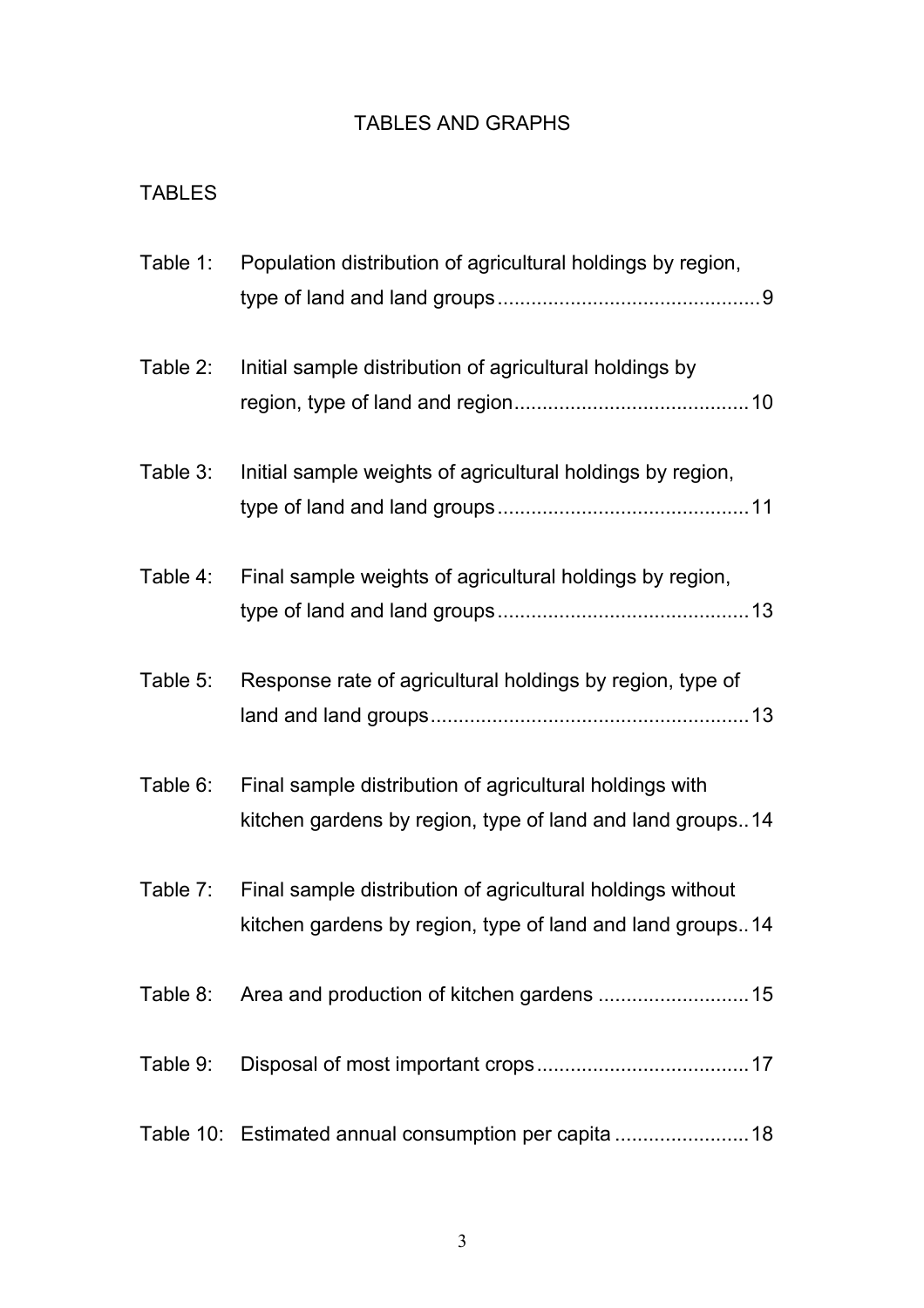## GRAPHS

| Graph 1: Percentage distribution of kitchen gardens (ha) by |  |  |  |  |
|-------------------------------------------------------------|--|--|--|--|
|                                                             |  |  |  |  |
| Graph 2: Percentage distribution of holdings with / without |  |  |  |  |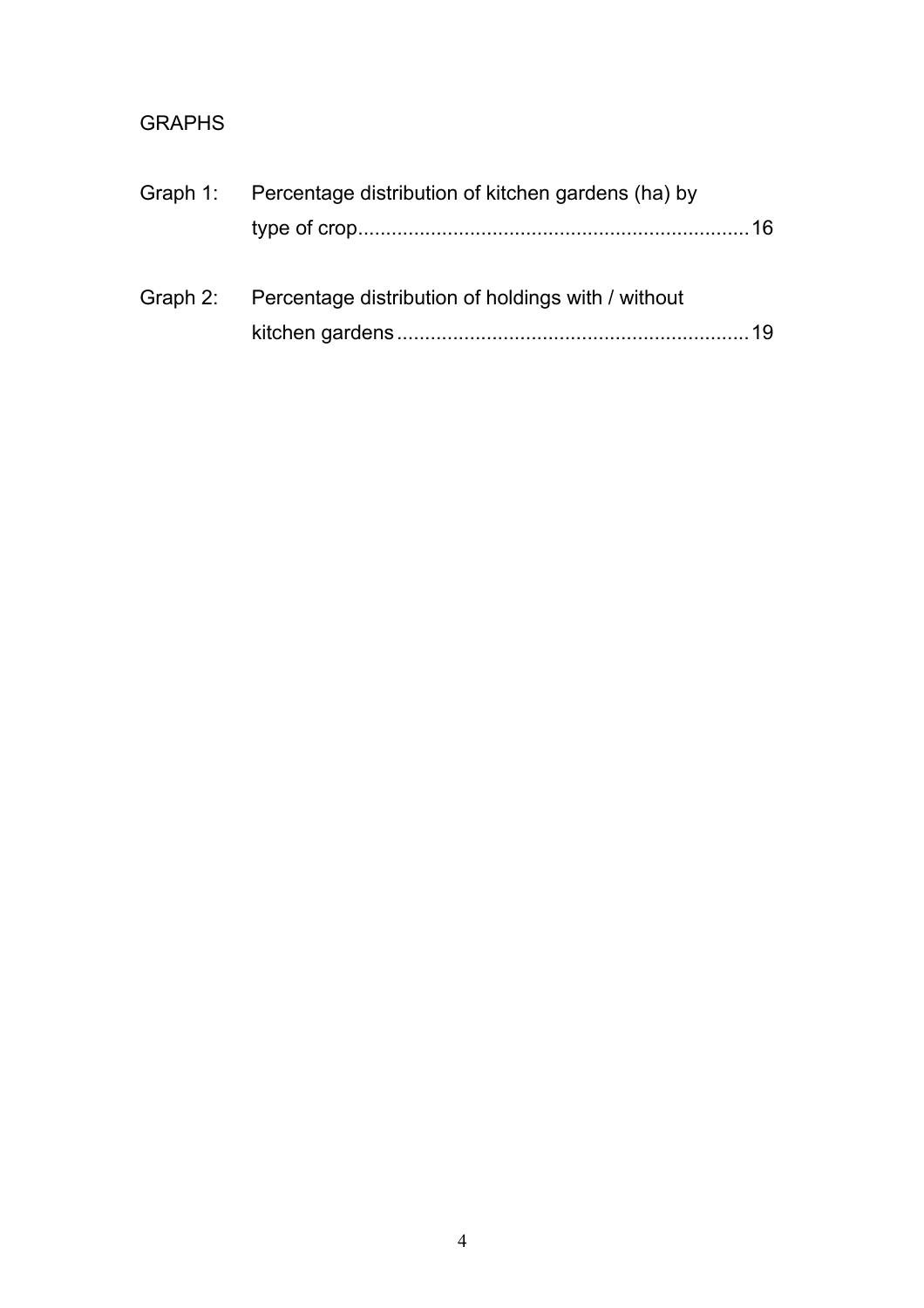## **1 Introduction**

The National Statistics Office, formerly known as the Central Office of Statistics, carried out annual censuses of Agriculture since the setting up of the office. A time series, dating back from the crop year 1955/56, is found at the Library of the NSO, the last one carried out in October 2001.

The large majority of agricultural holdings are a family concern. Whilst commercial holdings direct their produce through administrative channels, agricultural holdings with little economic significance either produce fodder for the livestock sector or are subsistence farming<sup>1</sup>. The produce from these holdings is not sold at the official markets, as is normal practice with commercial agricultural holdings.

Although, over the years, some holders used to declare their holding as being subsistence farming, this issue has never been tackled in order to quantify the area that is being used for kitchen gardens. No specific question was ever included in any census questionnaire.

This exercise is aimed at targeting various variables connected with kitchen gardens, thus, improving the quality of the data.

### **1.1 Abstract of agricultural statistical data**

| UAA                          | 10,000 ha |
|------------------------------|-----------|
| <b>Agricultural holdings</b> | 10,988    |
| Full time farmers/breeders   | 1,524     |
| Part time farmers/breeders   | 12,589    |
| Land under fodder            | 4,500 ha  |
| Land under vines             | 700 ha    |
| Land under orchards          | 500 ha    |

 $\overline{a}$ 

<sup>1</sup> *Subsistence farming' -- farming which directly supports the farmer's household without producing a significant surplus for trade*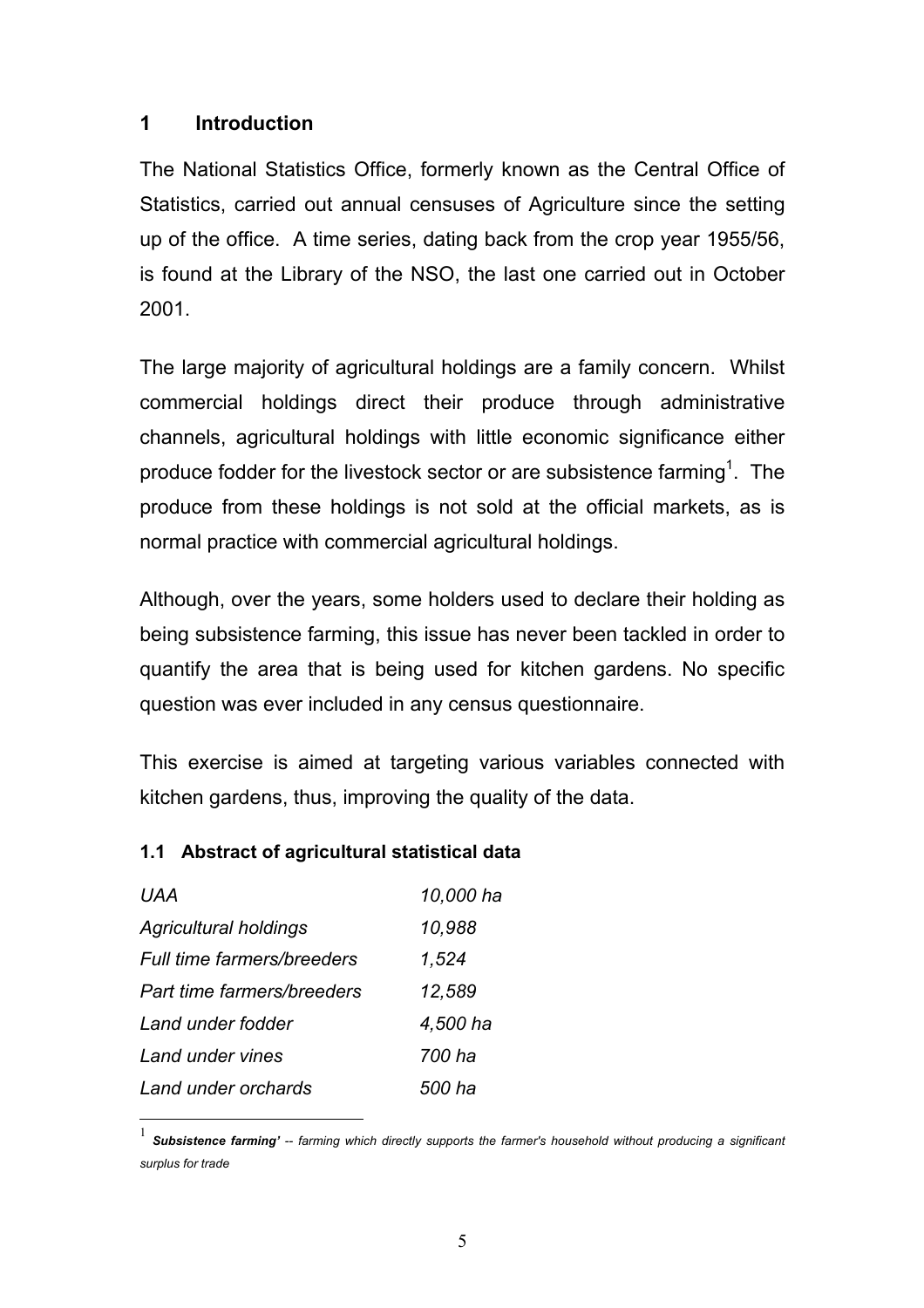| Arable land           | 9,000 ha |
|-----------------------|----------|
| <b>Potatoes</b>       | 1,200 ha |
| Land for horticulture | 3,100 ha |

According to the agricultural census 5,596 holdings had less than 0.5 ha of agricultural land and in total amounting to just over 1,400 ha, or an average of 0.25 ha per holding. This implicates that the land area is very fragmented and parcels are very small. These very small plots of land are assumed to be used for subsistence farming.

### **1.2 The agricultural register**

The Agriculture and Fisheries Unit keeps a comprehensive farmer's register that includes all holdings engaged in any agricultural activity, whether commercial or subsistence farming.

The register contains

- Personal details of the holder
- Land type (irrigated, dry, garigue)
- Land use (permanent crops, arable crops)
- Livestock
- Machinery
- Labour force

Updates on the register are carried out on a monthly basis. The Ministry of Rural Affairs and the Environment provides a list of updates within the horticulture sector. Updates include transfer of land, deletions, new registrations and any corrections of personal details. Similarly the Department of Veterinary Services provides updates within the livestock sector. The new holdings are immediately interviewed by an AFU official in order to collect missing data. Holdings that no longer exist are struck from the register.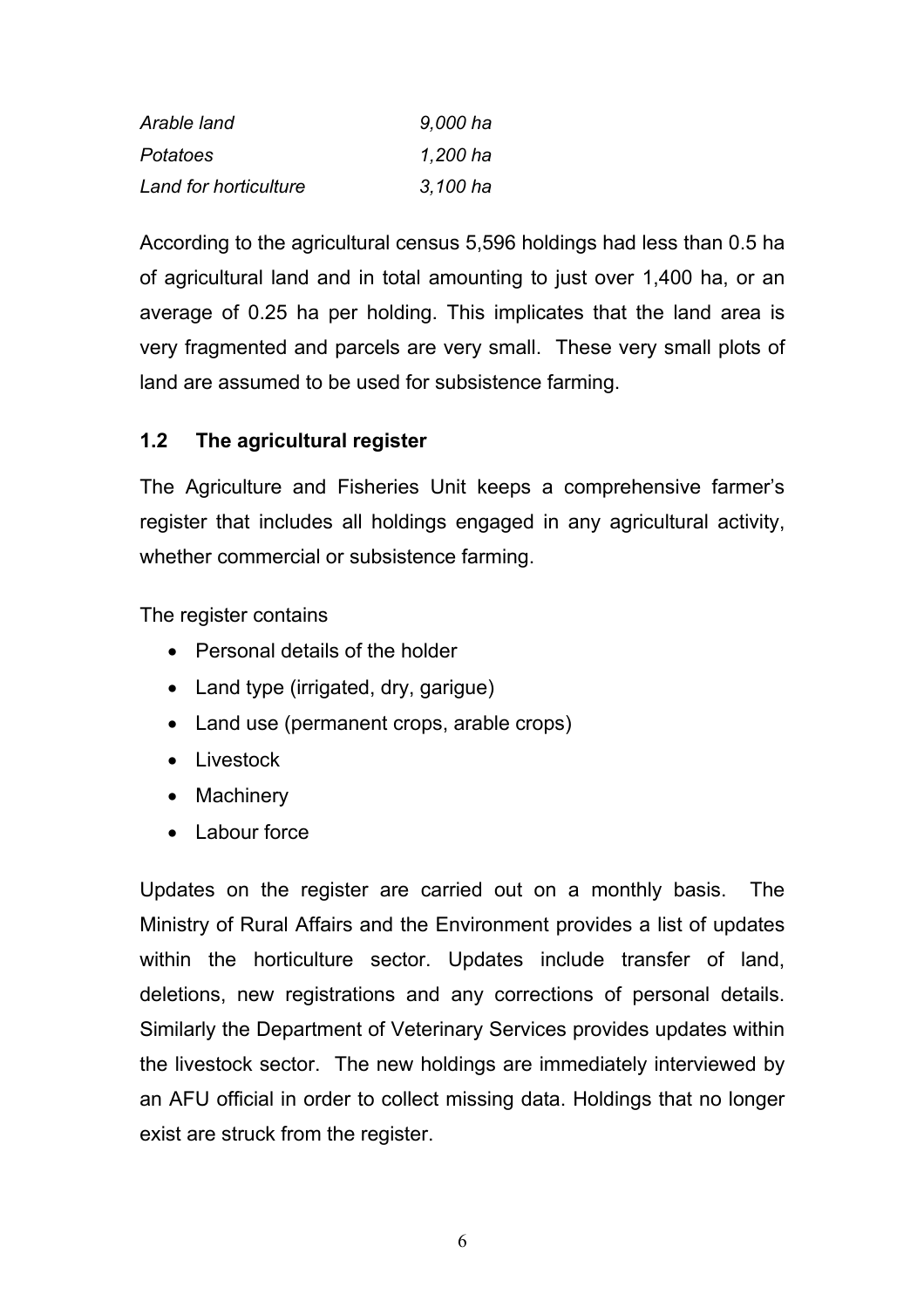All agricultural holdings are obliged to fill in statistical questionnaires and a response rate of over 95 per cent is always achieved.

Since ninety per cent of the register is made up of part-time holders, thresholds could not be applied, as this would eliminate the bulk of the agricultural land. Including part-time farmers within the register will exhaustively cover all production, whether crop production or livestock breeding.

## **2 Scope and methodological approach**

## **2.1 Scope of the survey**

Since kitchen gardens have never been surveyed, the National Statistics Office deemed it fit to carry out a survey to establish certain variables within the sector. The scope of this survey is to establish, for the first time, the area which is used for kitchen gardens, the volume of production, the volume of produce which is disposed of to others and losses which are incurred by kitchen garden holdings.

The survey was launched in March 2005 and interviewing was concluded in July of the same year.

Time schedule for the survey:

| March 2005:        | Sample and questionnaire design |
|--------------------|---------------------------------|
| April – June 2005: | Telephone data collection       |
| <b>July 2005:</b>  | Data Input                      |
| August2005:        | Validation                      |
| September 2005:    | Report                          |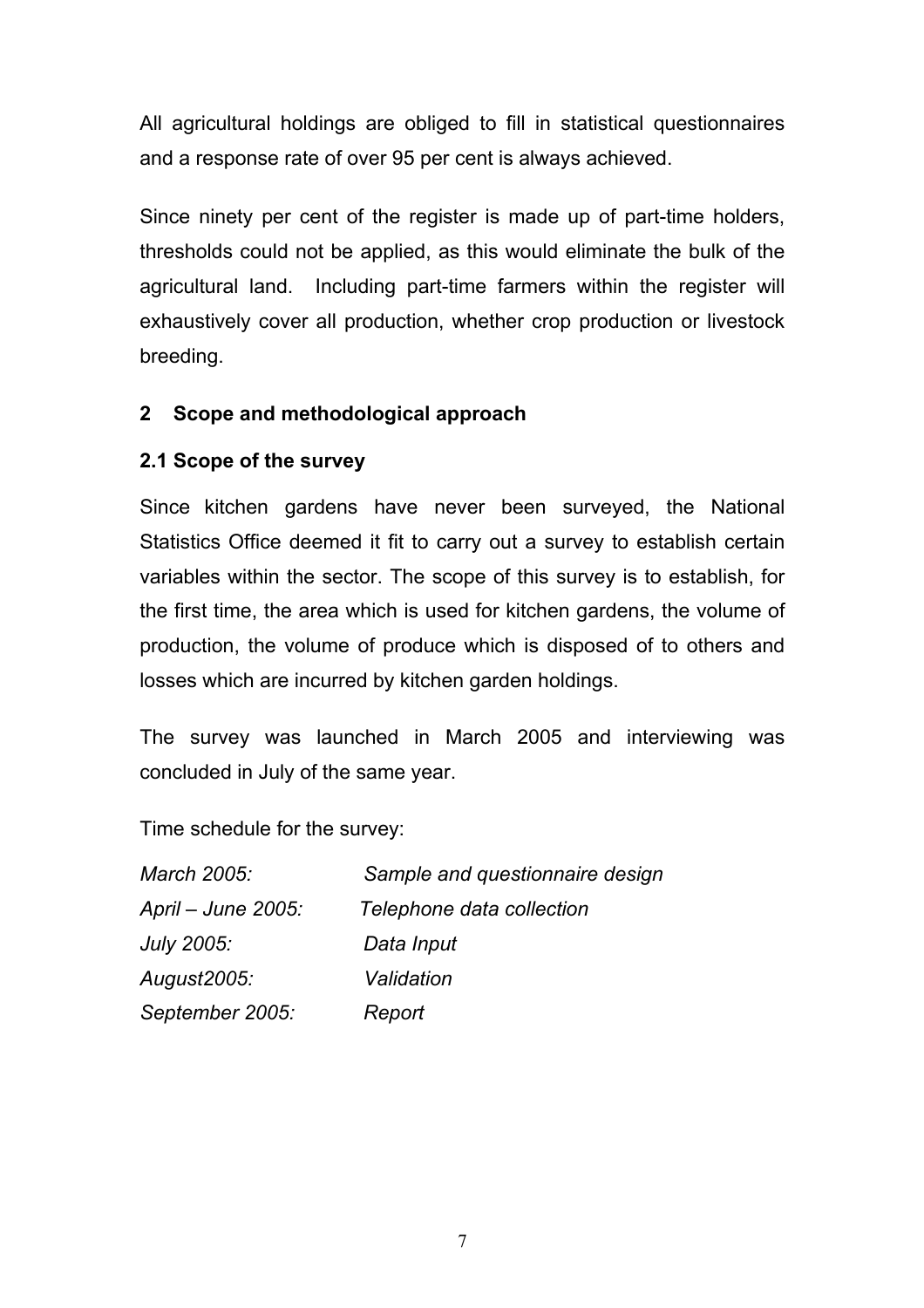## **2.2 Variables**

The variables included in the questionnaire (attached in Annex 1) were the following:

- Area for different crops (hectares)
- Production for different crops (kilograms)
- Yield per hectare (kilograms per hectare)
- Production disposed of to others
- Losses (kilograms)
- Number of persons in the household \*\*\*

\*\*\* Number of persons in the household include all immediate family members when land area is shared between more than one family.

## **2.3 Sample design and methodology**

In order to have a more accurate result, the agricultural register was updated prior to the sampling design. Since there were 162 holdings with no agricultural land, these were not considered for this survey, thus, the target population amounted to 10,826 agricultural holdings. Stratification of agricultural holdings was split according to:-

- Administrative areas Gozo & Comino, Northern, Southern & **Western**
- Type of land Irrigation/Dry
- Median Land group

The total list of agricultural holdings were split into 24 strata as shown in *the table 1:*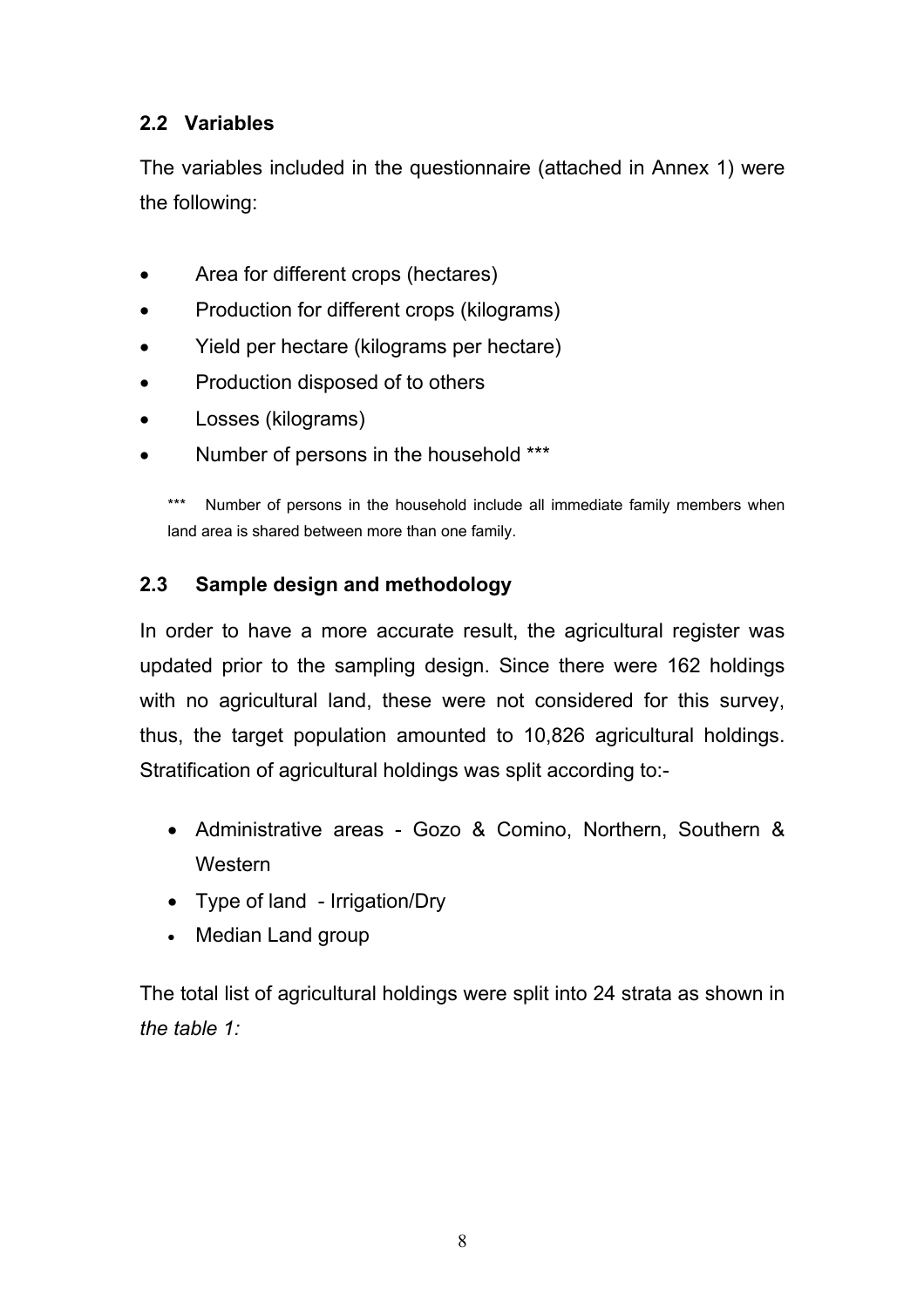|                 | No irrigation   |                   |        |              | <b>Irrigation</b> |                   |         |              |
|-----------------|-----------------|-------------------|--------|--------------|-------------------|-------------------|---------|--------------|
| <b>Region</b>   | $0 -$<br>median | median<br>$-$ P75 | $P75+$ | <b>Total</b> | $0 -$<br>median   | median<br>$-$ P75 | $P75 +$ | <b>Total</b> |
| Gozo and Comino | 1,299           | 490               | 298    | 2,087        | 101               | 83                | 104     | 288          |
| <b>Northern</b> | 573             | 318               | 295    | 1,186        | 232               | 210               | 415     | 857          |
| Southern        | 1,826           | 788               | 540    | 3,154        | 188               | 144               | 217     | 549          |
| Western         | 1,032           | 501               | 493    | 2,026        | 170               | 167               | 342     | 679          |
| <b>Total</b>    | 4,730           | 2,097             | 1,626  | 8,453        | 691               | 604               | 1,078   | 2,373        |

**Table 1.** Population distribution of agricultural holdings by region, type of land and land groups

When the sample was extracted, the median area was established at 0.59 ha. The land groups imply that in stratum 1, there were 1,299 holdings that have no irrigation facilities coming from the region of Gozo and Comino. These have an agricultural area greater than zero but less than 0.59 ha. In order to reduce the number of strata some regions were clustered*.* 

In collaboration with the Research and Methodology Unit at the National Statistics Office, it was decided that the total number of 1,500 agricultural holdings to be survey, representing 14 per cent of the total population, was adequate.

These were split between 700 holdings which had no means of irrigation and the remaining 800 holdings would be allocated to holdings that have a water supply. The holdings were then split proportionally among the regions within the type of land. The holdings were equally allocated among the land groups. For the allocation of holdings to be sampled among the strata, the following formula was used:-

$$
nl_{ri} = \frac{1}{3} \cdot \frac{N_{ri}}{N_i} \cdot n_i
$$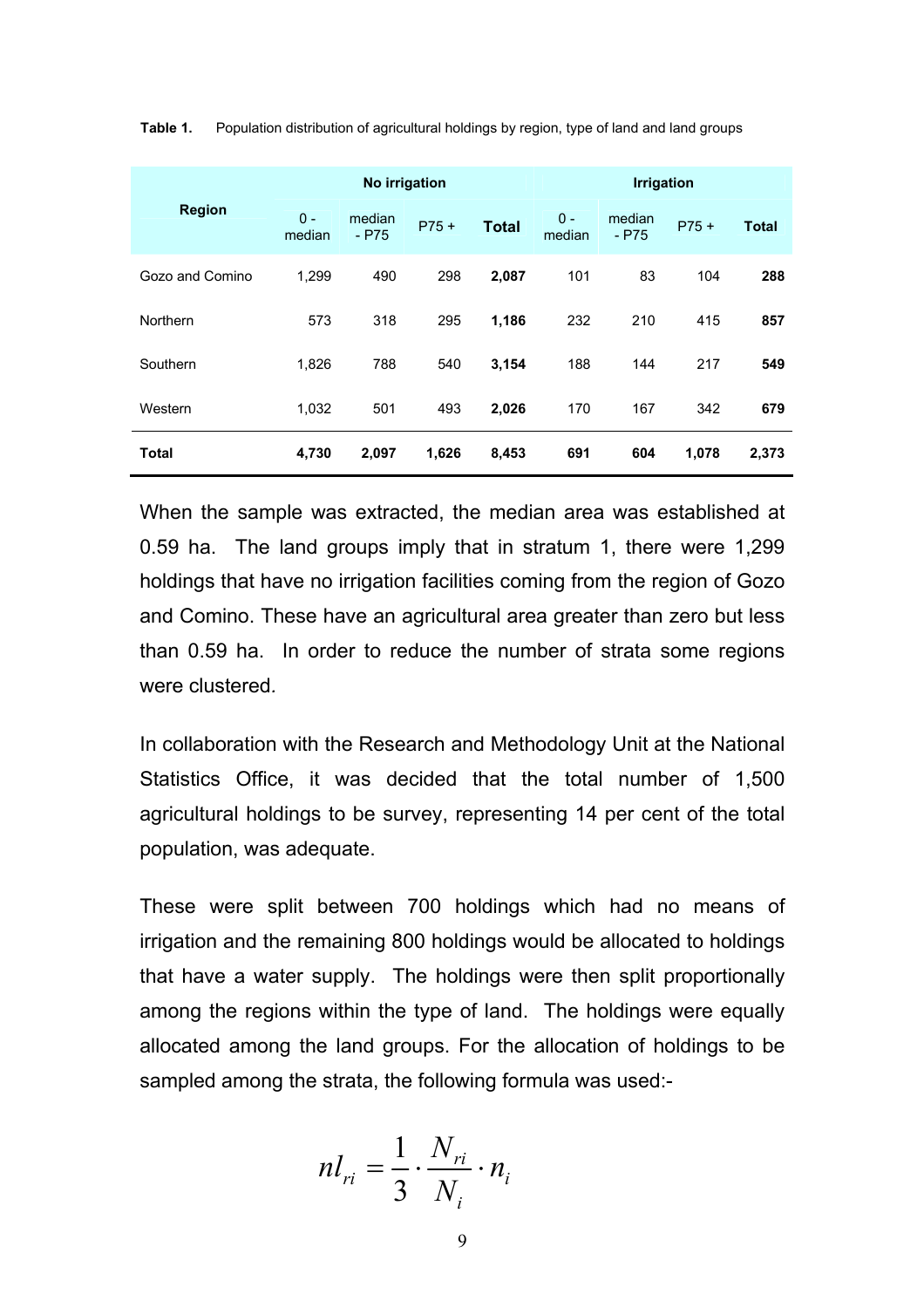where:

N is the total number of holdings in the population n is the total number of holdings in the sample i is the type of land

- $0 =$  non-irrigated
- $1 =$  irrigated

r is the region

- $0 =$  Gozo and Comino
- 1 = Northern Region
- 2 = Western Region
- 3 = Southern Region

l is the land group

- $1 = 0$  median
- $2 = median P75$
- $3 = P75+$

The formula is multiplied by a coefficient of 1/3 due to the fact that equal allocation between land groups was applied.

|                 |                 | No irrigation     |        |              | <b>Irrigation</b> |                   |        |              |
|-----------------|-----------------|-------------------|--------|--------------|-------------------|-------------------|--------|--------------|
| <b>Region</b>   | $0 -$<br>median | median<br>$-$ P75 | $P75+$ | <b>Total</b> | $0 -$<br>median   | median<br>$-$ P75 | $P75+$ | <b>Total</b> |
| Gozo and Comino | 58              | 58                | 58     | 174          | 32                | 32                | 32     | 96           |
| Northern        | 33              | 33                | 33     | 99           | 96                | 96                | 96     | 288          |
| Southern        | 87              | 87                | 87     | 261          | 62                | 62                | 62     | 186          |
| Western         | 56              | 56                | 56     | 168          | 76                | 76                | 76     | 228          |
| <b>Total</b>    | 234             | 234               | 234    | 702          | 266               | 266               | 266    | 798          |

**Table 2.** Initial sample distribution of holdings by region, type of land and land groups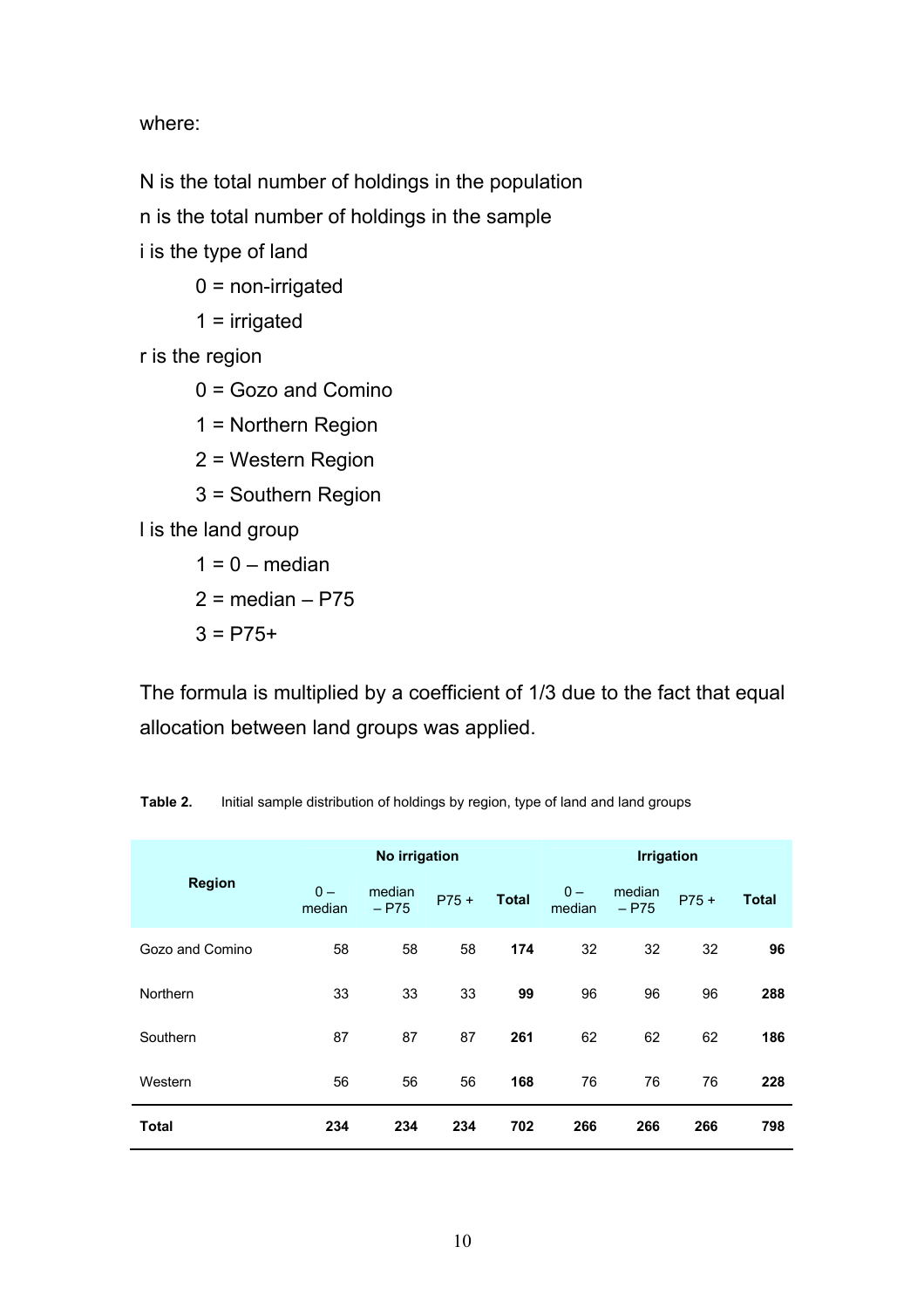The weight of each holding selected from each stratum was equal to:

$$
wt_h = \frac{N_h}{n_h}
$$

where:

 $N_h$  is the number of holdings in the population stratum h  $n<sub>h</sub>$  is the number of holdings in the sample stratum h  $Wt<sub>h</sub>$  is the weight of each holding in sample in stratum h

|                 |              | No irrigation          |        | <b>Irrigation</b> |                 |        |  |
|-----------------|--------------|------------------------|--------|-------------------|-----------------|--------|--|
| <b>Region</b>   | $0$ - median | median -<br><b>P75</b> | $P75+$ | $0$ - median      | median -<br>P75 | $P75+$ |  |
| Gozo and Comino | 22.397       | 8.448                  | 5.138  | 3.156             | 2.594           | 3.250  |  |
| Northern        | 17.364       | 9.636                  | 8.939  | 2.417             | 2.188           | 4.323  |  |
| Southern        | 20.989       | 9.057                  | 6.207  | 3.032             | 2.323           | 3.500  |  |
| Western         | 18.429       | 8.946                  | 8.804  | 2.237             | 2.197           | 4.500  |  |

**Table 3.** Initial sample weights of holdings by region, type of land and land groups

## **2.4 Enumeration and Interviewing**

Prior to the actual interview, the owners of the holdings in the sample were informed by mail explaining the scope of the survey and asking them to prepare areas and production figures for the year 2004.

Interviewing was carried out during a twelve week period extending from April to June 2005 and the information collected referred to harvested crop production for the calendar year 2004. Crops sown at the end of 2004 to be harvested in 2005 were not taken into account*.*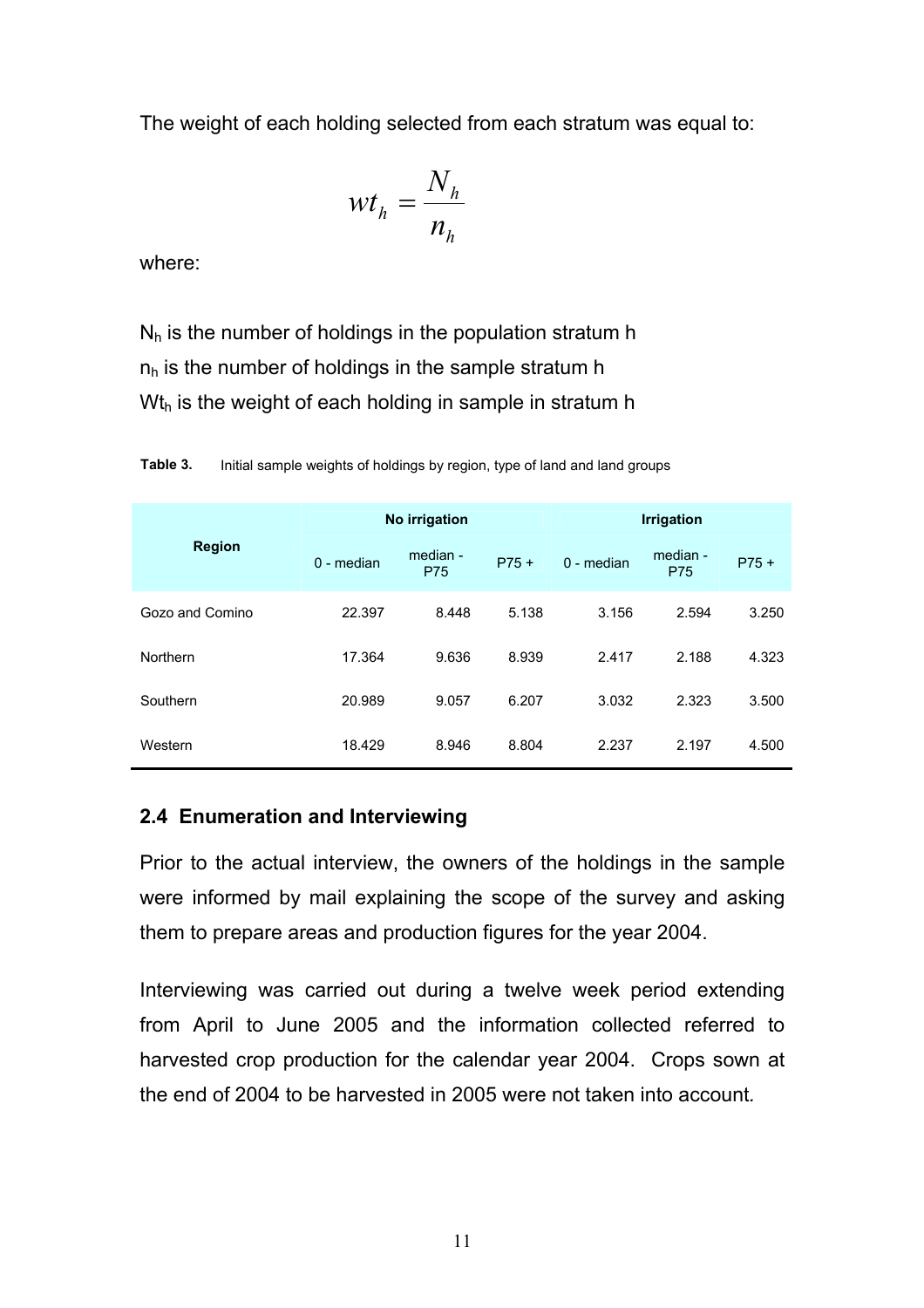From previous experience, interviewing had to be carried out after office hours as it would be difficult to contact the holders during normal working hours. Interviewing took three months to complete and the major problem encountered was how to contact the farmers. Interviewers did their utmost to get the farmers' mobile phone number and it was decided to include it in the farmers register for future reference.

Since production figures were not readily available, as no invoices are available, the farmer's production data was arrived at by calculating the number of boxes produced and their relative weight per box for each crop.

An in house program was designed in order to calculate the average yield per crop and the average consumption of each crop per head The average consumption per head per crop was calculated as follows:

$$
AC_k = \frac{1}{n} \cdot (P_k - L_k - D_k)
$$

where:

k is the product type

AC is the average consumption per household member n is the number of family members within the household P is total production L is losses D is the produce that has been disposed of to other members

The total average consumption per head per for each household would be:

$$
AC = \frac{1}{n} \cdot \sum_{k=1}^{k} (P_k - L_k - D_k)
$$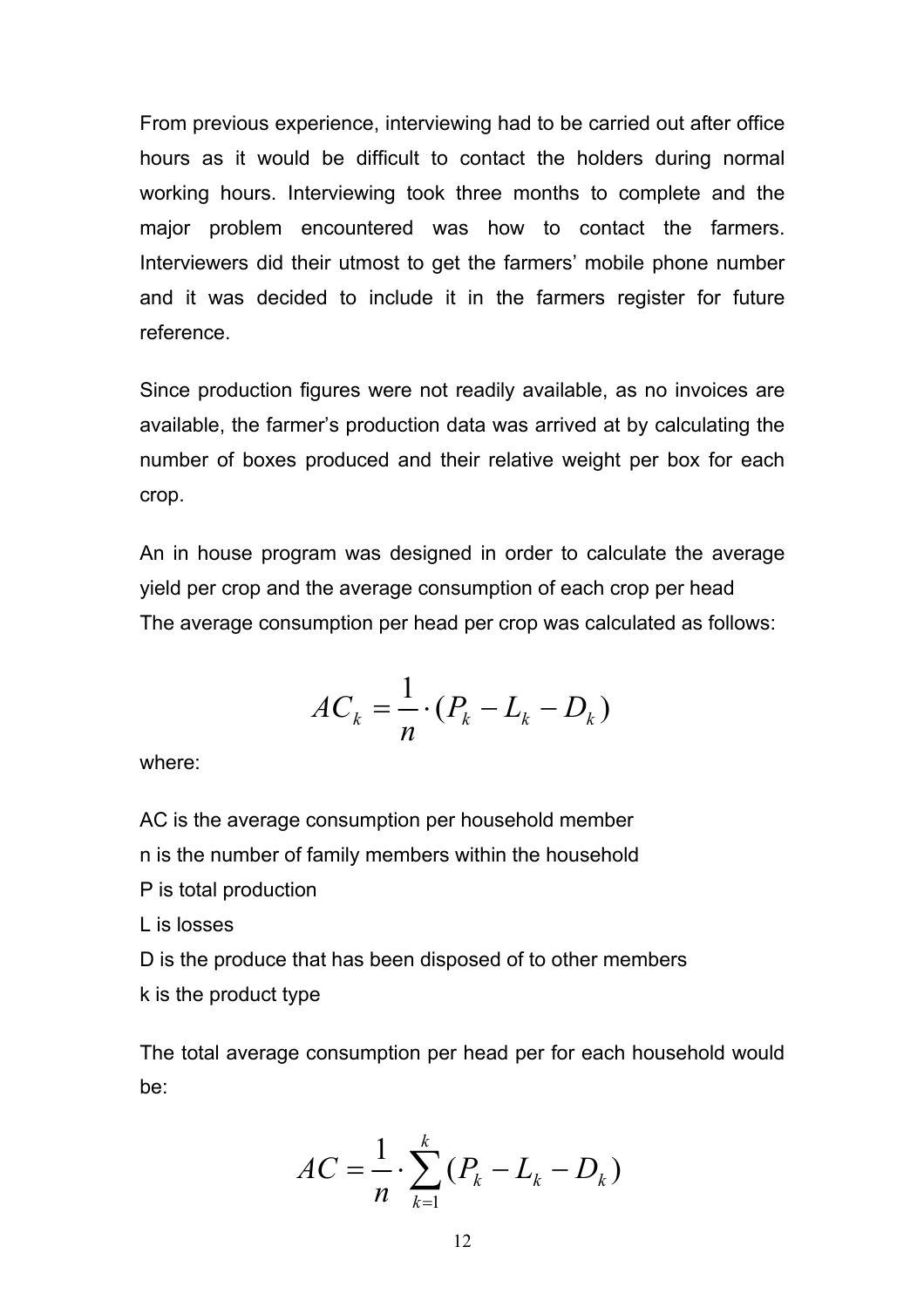#### **2.5 Response**

A response of 1,162 agricultural holdings out of a sample of 1,500 holdings was achieved, thus a response rate of 77 per cent. Since previous data on kitchen garden did not exist, re-weighting was the only option. The final weighting scheme can be seen from Table 4 below:

|                 |              | No irrigation            |        | <b>Irrigation</b> |                        |        |  |
|-----------------|--------------|--------------------------|--------|-------------------|------------------------|--------|--|
| <b>Region</b>   | $0 - median$ | Median $-$<br><b>P75</b> | $P75+$ | $0$ - median      | median -<br><b>P75</b> | $P75+$ |  |
| Gozo and Comino | 25.471       | 13.243                   | 8.054  | 4.810             | 3.773                  | 4.000  |  |
| Northern        | 19.759       | 13.826                   | 13.409 | 3.625             | 3.044                  | 4.611  |  |
| Southern        | 22.825       | 11.939                   | 9.153  | 4.178             | 2.939                  | 3.678  |  |
| Western         | 20.235       | 14.735                   | 9.667  | 3.400             | 2.738                  | 5.182  |  |

| Table 4. | Final sample weights of agricultural holdings by region, type of land and land groups |
|----------|---------------------------------------------------------------------------------------|
|----------|---------------------------------------------------------------------------------------|

Table 5 shows the actual response rates per stratum. The element of non response was due to non cooperation from the holding and in some cases the holder could not be contacted.

|                 |                 | No irrigation     |        |              |                 | <b>Irrigation</b> |        |              |
|-----------------|-----------------|-------------------|--------|--------------|-----------------|-------------------|--------|--------------|
| <b>Region</b>   | $0 -$<br>median | Median<br>$-$ P75 | $P75+$ | <b>Total</b> | $0 -$<br>median | median<br>$-$ P75 | $P75+$ | <b>Total</b> |
| Gozo and Comino | 87.9%           | 63.8%             | 63.8%  | 72.3%        | 65.6%           | 68.8%             | 81.3%  | 71.1%        |
| Northern        | 87.9%           | 69.7%             | 66.7%  | 75.5%        | 66.7%           | 71.9%             | 93.8%  | 77.2%        |
| Southern        | 92.0%           | 75.9%             | 67.8%  | 78.5%        | 72.6%           | 79.0%             | 95.2%  | 82.7%        |
| Western         | 91.1%           | 60.7%             | 91.1%  | 81.0%        | 65.8%           | 80.3%             | 86.8%  | 77.3%        |
| Total           | 90.2%           | 68.4%             | 72.2%  | 77.1%        | 67.7%           | 75.6%             | 90.6%  | 77.8%        |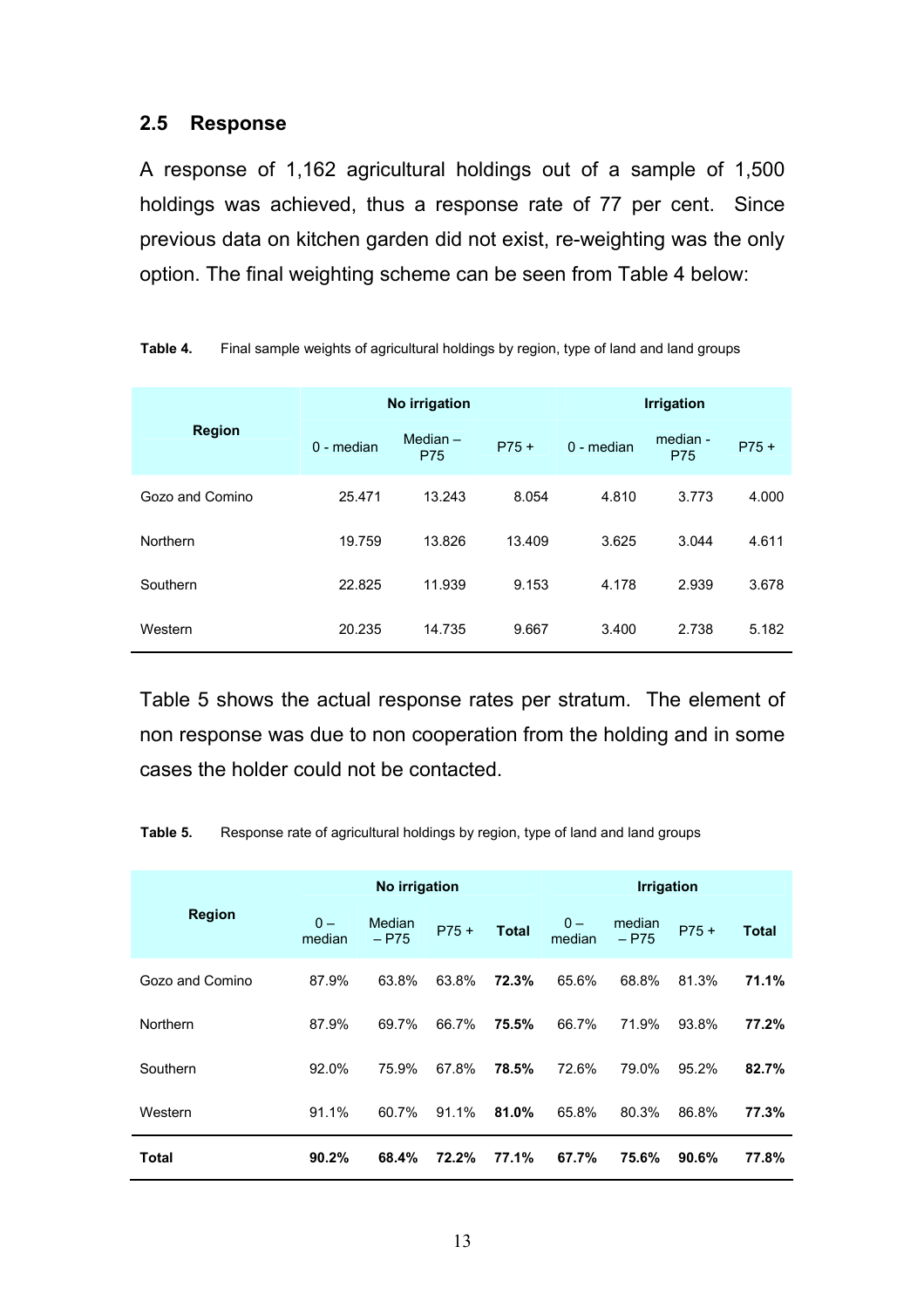Out of the respondents, a total of 574 agricultural holdings had kitchen gardens whilst the remaining 588 are commercial farming with no kitchen gardens.

|                 |                 | No irrigation     |        |              |                 | <b>Irrigation</b> |        |              |
|-----------------|-----------------|-------------------|--------|--------------|-----------------|-------------------|--------|--------------|
| <b>Region</b>   | $0 -$<br>median | median<br>$-$ P75 | $P75+$ | <b>Total</b> | $0 -$<br>median | median<br>$-$ P75 | $P75+$ | <b>Total</b> |
| Gozo and Comino | 38              | 24                | 18     | 80           | 16              | 14                | 8      | 38           |
| Northern        | 19              | 11                | 9      | 39           | 43              | 21                | 16     | 80           |
| Southern        | 56              | 43                | 38     | 137          | 27              | 25                | 11     | 63           |
| Western         | 31              | 18                | 24     | 73           | 27              | 26                | 11     | 64           |
| <b>Total</b>    | 144             | 96                | 89     | 329          | 113             | 86                | 46     | 245          |

**Table 6.** Final sample distribution of agricultural holdings **with** kitchen gardens by region, type of land and land groups

**Table 7.** Final sample distribution of agricultural holdings **without** kitchen gardens by region, type of land and land groups

|                 |                 | No irrigation     |        |              |                 | <b>Irrigation</b> |        |              |
|-----------------|-----------------|-------------------|--------|--------------|-----------------|-------------------|--------|--------------|
| <b>Region</b>   | $0 -$<br>median | median<br>$-$ P75 | $P75+$ | <b>Total</b> | $0 -$<br>median | median<br>$-$ P75 | $P75+$ | <b>Total</b> |
| Gozo and Comino | 13              | 13                | 19     | 45           | 5               | 8                 | 18     | 31           |
| Northern        | 10              | 12                | 13     | 35           | 21              | 48                | 74     | 143          |
| Southern        | 24              | 23                | 21     | 68           | 18              | 24                | 48     | 90           |
| Western         | 20              | 16                | 27     | 63           | 23              | 35                | 55     | 113          |
| <b>Total</b>    | 67              | 64                | 80     | 211          | 67              | 115               | 195    | 377          |

From **Tables 6 and 7**, it is confirmed that while smaller holdings are engaged in subsistence farming and larger ones are being utilized for commercial purposes. It is established that smaller parcels are used for own consumption.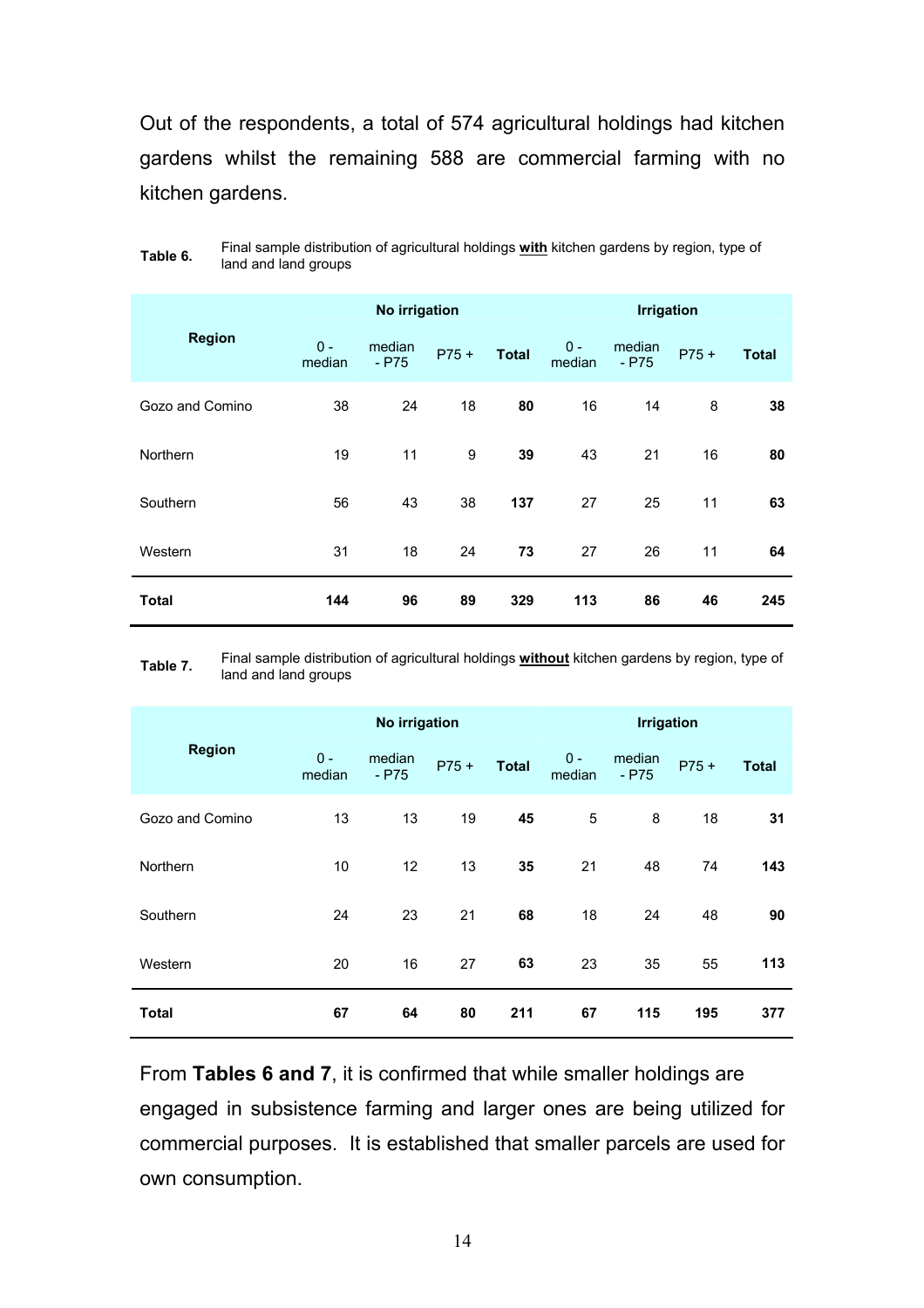Since the majority of the holdings are a family concern the farmers do not see the need to keep book keeping records. In order to avoid getting inaccurate data it was decided to impute median data from the survey itself. The imputed data can be considered reliable due to the fact that item non-response was not extensive and only a few holdings did not answer the questionnaire comprehensively.

#### **3 Results and Comparisons**

#### **3.1 Area and crop under kitchen gardens**

Table 8 below shows the total crop production established within the survey. A priori expectations should show that the four most common type of crop grown in kitchen gardens are Potatoes, Beans, Onions and Grapes. Details on these crops may be seen below.

|                         |                                      | Area  |           | <b>Production</b> |           |
|-------------------------|--------------------------------------|-------|-----------|-------------------|-----------|
|                         |                                      | Ha    | <b>CV</b> | Kg                | <b>CV</b> |
| <b>Gardens</b>          | <b>Total Production from Kitchen</b> | 810.2 | 37.4      | 4,820,560         | 249,337   |
| <b>Total Vegetables</b> |                                      | 668.0 | 31.7      | 4,067,734         | 217,483   |
|                         | Potatoes                             | 200.9 | 11.3      | 1,706,555         | 105,458   |
| of which                | Beans                                | 144.5 | 9.1       | 513,823           | 40,263    |
|                         | Onions                               | 125.5 | 7.5       | 861,893           | 65,848    |
| <b>Total Fruit</b>      |                                      | 142.2 | 14.5      | 752,826           | 83,617    |
| of which                | Grapes                               | 79.2  | 10.1      | 343,935           | 45,381    |

#### **Table 8.** Area and Production of kitchen gardens

It is pertinent to note that only in exceptional cases, that the farmer lives on the farm. The large majority of the holdings are made up of many different parcels of land which in most cases may be far off from the residence. Hence, the concept of Kitchen gardens takes a different perspective when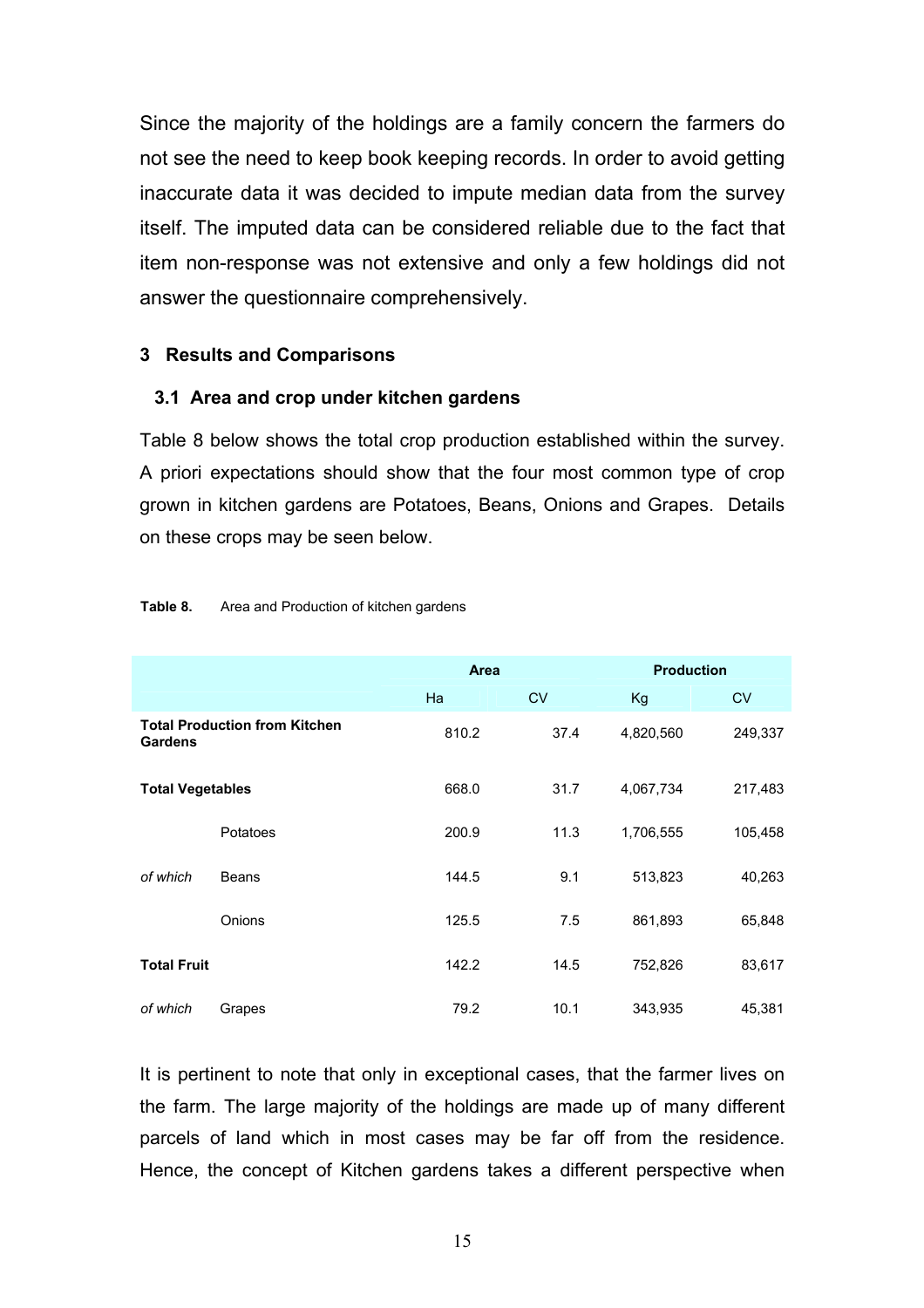compared to the traditional kitchen gardens found in other countries. Whereas, abroad, kitchen gardens are small plots of land within the agricultural holding, the composition of kitchen gardens in Malta is quite different.

Locally, pensioners or part-time farmers who own small parcels of land, use these plots for leisure and in the process grow the produce for household consumption. On the other hand, commercial holdings hardly dedicate a segment of their land to grow kitchen garden produce but may take some of the produce during harvest time.



The estimated total production from kitchen gardens amounted to 4.8 million kilograms which are grown over 810 ha of land area. Statistically, the share of kitchen gardens amounts to 7.7 per cent while the production figures amount to 5.6 per cent of the total crop production.

Potatoes are the most popular crop among kitchen garden growers and these cover over 35 per cent of total production, followed by onions which cover 18 per cent of total production. This may be due to the fact that these two crops are good store crops. Broad beans are the third most popular crop grown among kitchen gardens and this may be due to dry land characteristics with no irrigation but depend on the rainy season for irrigation purposes.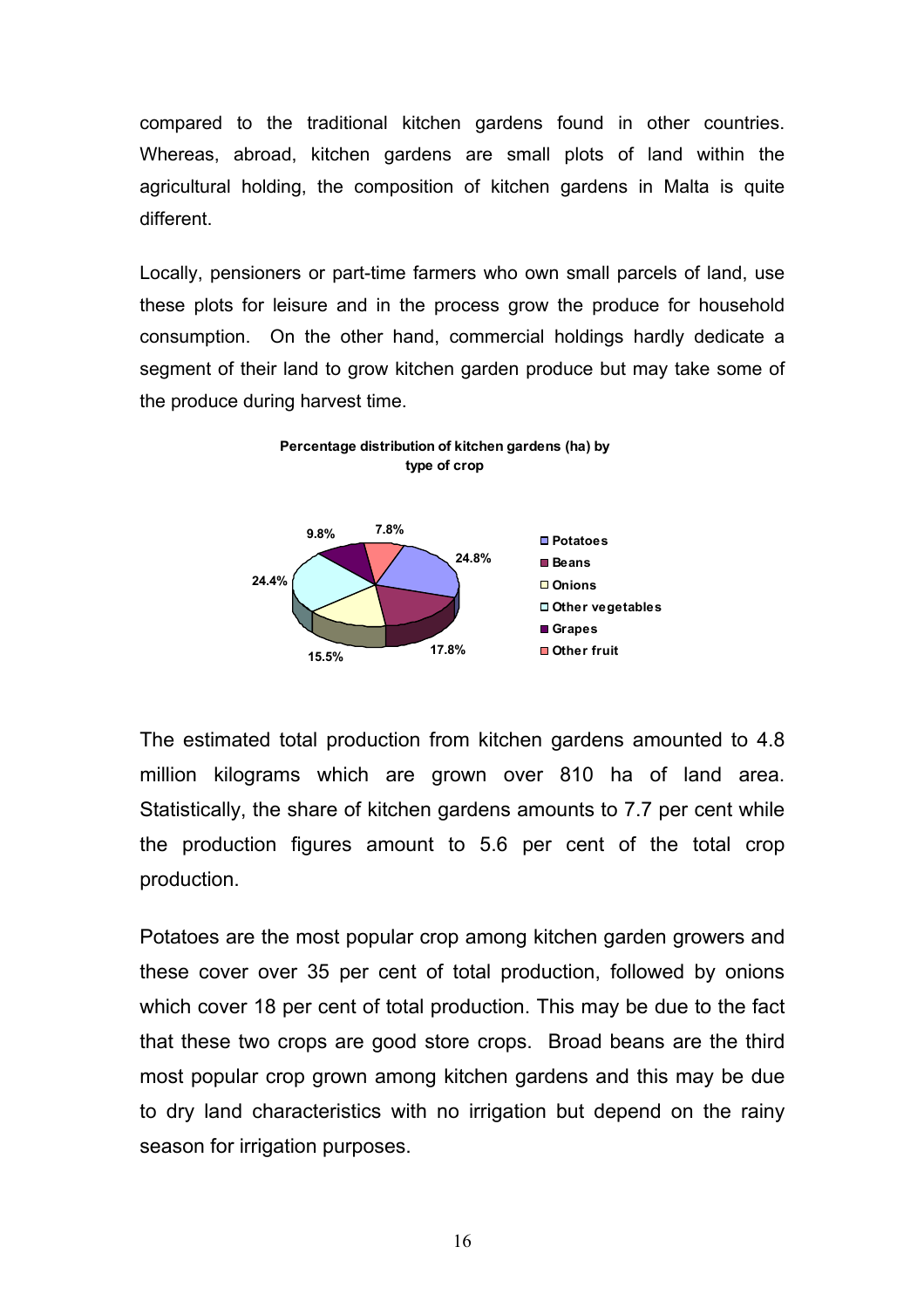The pie chart above indicates that the growing of potatoes is the most important crop grown in kitchen gardens, whereas grapes are the most popular fruit grown. Grapes are mainly used for the production of home made wine rather than being used for the consumption of table grapes.

## **3.2****Disposed of to third parties**

Since harvesting generally occurs over a small period of time, the excess produce is disposed of to the immediate family or friends. The results indicate that out of a total production of 4.8 million kilograms, an estimated 1.5 million kilograms were disposed of to third parties. **Table 9** shows a distribution of the most important crops disposed of, to third parties. Of the total produce which is disposed of to others, 88.2 per cent are vegetables with the remaining 11.8 per cent being fruit.

|          |                                                       |           | <b>Disposals</b> |            |
|----------|-------------------------------------------------------|-----------|------------------|------------|
|          |                                                       | Kg        | %                | % of total |
|          | <b>Total Disposals from Kitchen</b><br><b>Gardens</b> | 1,514,438 |                  | 100.0      |
|          | <b>Total Vegetables</b>                               | 1,336,697 | 100.0            | 88.2       |
|          | Potatoes                                              | 582,278   | 43.6             | 38.4       |
|          | Beans                                                 | 157,988   | 11.8             | 10.4       |
| of which | Onions                                                | 272,005   | 20.3             | 18.0       |
|          | Tomatoes                                              | 112,648   | 8.4              | 7.4        |
|          | Other vegetables                                      | 211,778   | 15.8             | 14.0       |
|          | <b>Total Fruit</b>                                    | 177,741   | 100.0            | 11.8       |
|          | Grapes                                                | 28,135    | 15.8             | 1.9        |
|          | Peaches                                               | 30,141    | 17.0             | 2.0        |
| of which | Oranges                                               | 36,174    | 20.4             | 2.4        |
|          | Lemons                                                | 28,928    | 16.3             | 1.9        |
|          | Other fruit                                           | 54,363    | 30.5             | 3.6        |

**Table 9.** Disposal of the most important crops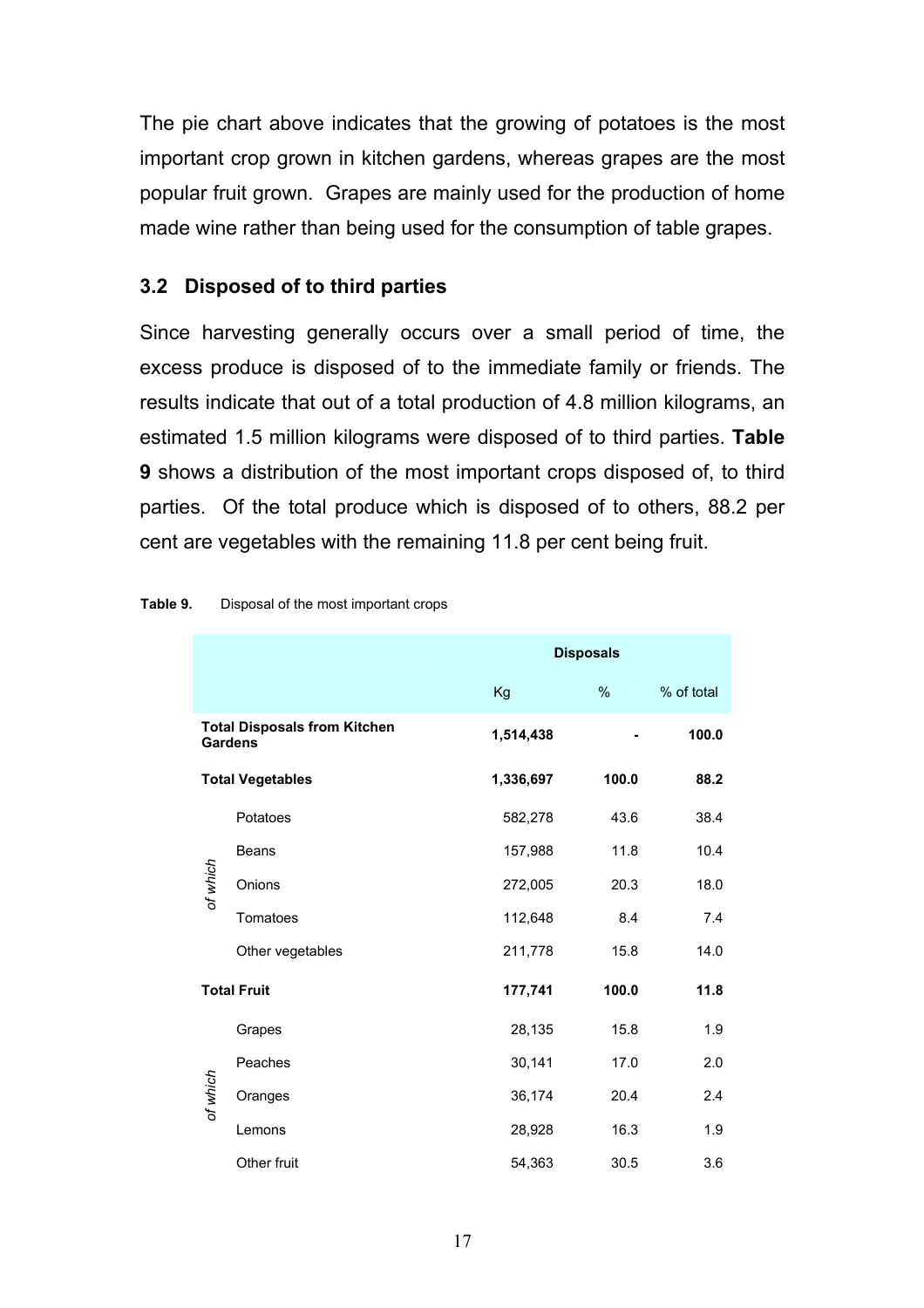## **3.3 Per capita consumption**

This exercise also gave a clear estimate of the per capita consumption from kitchen gardens production.

|                                   | Estimated total<br>number of<br>households<br>with kitchen<br>gardens | Estimated<br>number of<br>persons | Estimated<br>total<br>consumption | Consumption<br>(kg) per<br>capita per<br>year |
|-----------------------------------|-----------------------------------------------------------------------|-----------------------------------|-----------------------------------|-----------------------------------------------|
| <b>Total Fruit and Vegetables</b> | 6.219                                                                 | 24,072                            | 3,265,642                         | 135.7                                         |

**Table 10.** Estimated annual consumption per capita

It has been established that a total of 6,219 out of a population of 10,826 agricultural holdings do have kitchen gardens.



#### **Percentage distribution of holdings with kitchen gardens**

 $\Box$  Holdings w ith kitchen gardens  $\Box$  Holdings w ith no kitchen gardens

The estimated number of people living in these holdings amounted to 24,072 family members, or an average of 3.9 family members. After deducting the *'produce disposed of to others'* and the *'losses'* from the total kitchen garden production, the consumption amounts to 3.3 million kilograms. This works out at an annual per capita consumption of 135.7 kilograms.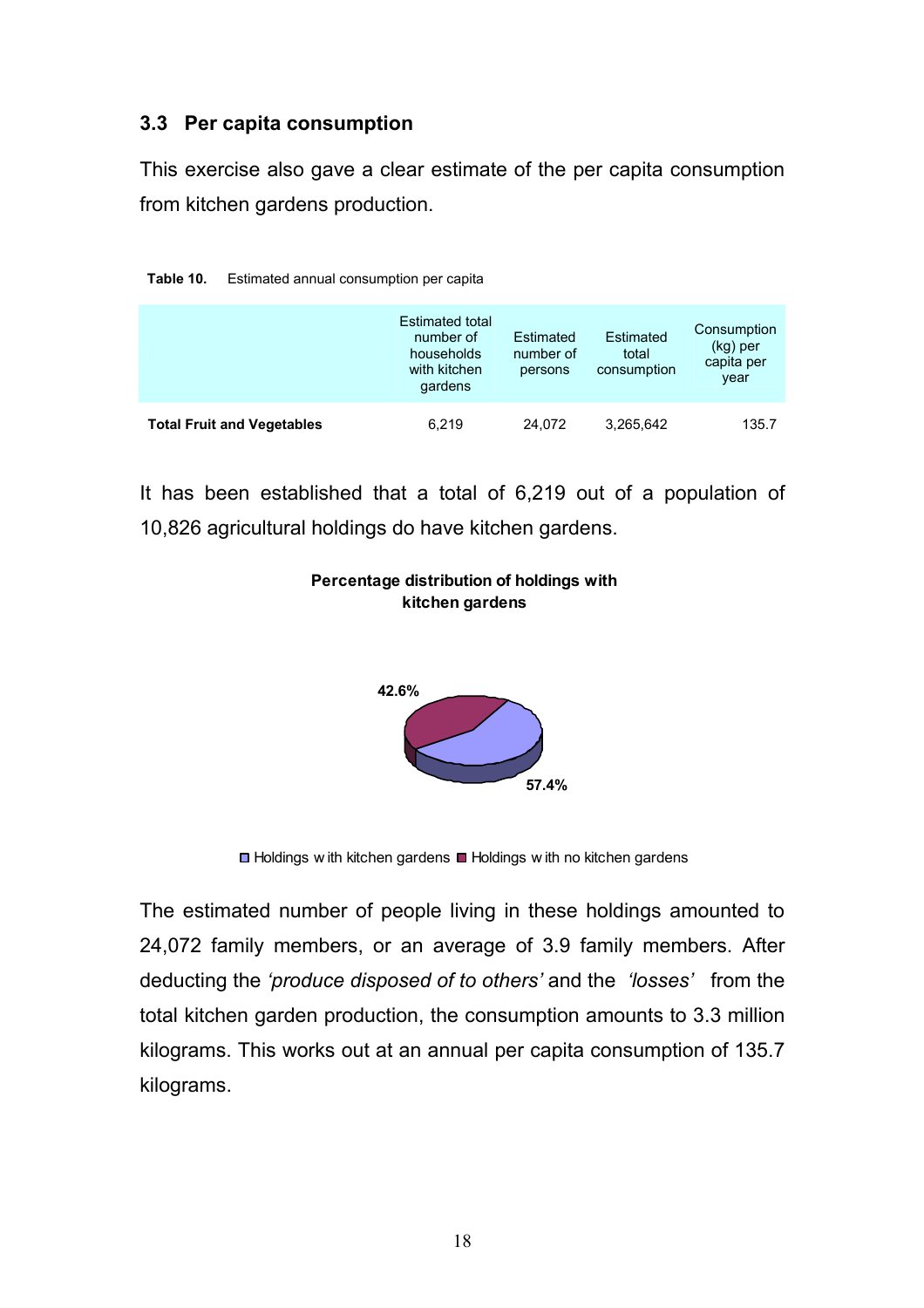## **4 Conclusion**

The survey has established that over 50 per cent of the agricultural holdings in Malta and Gozo do have kitchen gardens. This implies that although that utilised agricultural area dedicated to the use of kitchen gardens is less than 10 per cent of the total utilized agricultural area the total amount of agricultural holdings with kitchen gardens is significant. *A priori* expectations actually show that the vast majority of agricultural holdings do engage in kitchen garden practices.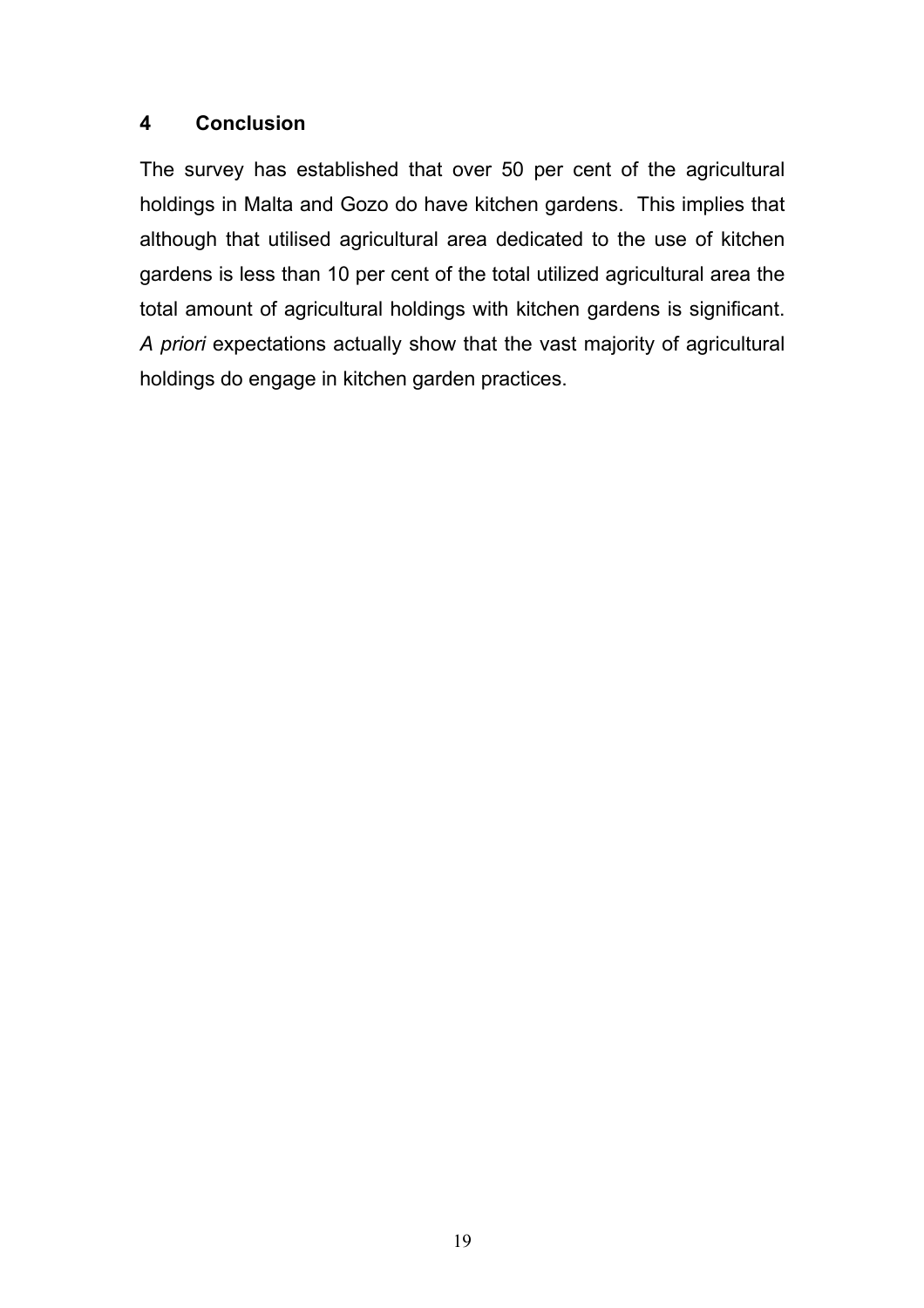## **Annex 1: Questionnaire**



| <b>NSO Reference</b>              |  |
|-----------------------------------|--|
| Mr/Mrs/Ms/Messrs                  |  |
| Dar Nru / Isem<br>House No / Name |  |
| <b>Trig</b><br><b>Street</b>      |  |
| Lokalita'<br>Locality             |  |

| Enumeratu<br><b>TEnumerator</b> |  |
|---------------------------------|--|
| Data<br>Date                    |  |

|                                                | Mr/Mrs/Ms/Me<br><b>SSrS</b>              |  |
|------------------------------------------------|------------------------------------------|--|
|                                                | Dar Nru / Isem<br><b>House No / Name</b> |  |
| Ibdel fejn japplika<br>Change where applicable | Trig<br><b>Street</b>                    |  |
|                                                | Lokalita'<br>Locality                    |  |

## **"Kitchen Gardens" Raba' u Produzzjoni 2004**

TAPAS PROJECT - Fruit and Vegetables Area and Production 2004

**It-tag]rif qieg]ed jintalab bis-setg]a ta' l-Att XXIV ta' l-2000 li waqqaf l-AwtoritaÏ ta' l-Istatistika ta' Malta.**  Din l-informazzjoni tintuża biss ghal skop ta' gbir ta' statistika u analiżi. Hemm kontemplati penalitajiet amministrattivi f'każ ta' nuqqas ta' koperazzjoni u dikjarazzjonijiet foloz

Supply of data is compulsory under the Malta Statistics Authority Act XXIV 2000.<br>Data will be used for statistical purposes only.<br>Refusal or false declarations may incur penalties.

#### **KUNFIDENZJALI WARA LI JIMTELA**

CONFIDENTIAL AFTER FILLED IN

Firma *Signature* 





Nru Tel *Tel No.*

# <u> aaanaan </u>

Nru Karta ta' I-Identita` *Id Card No.*

# Agriculture and Fisheries Unit

Lascaris, Valletta CMR 02, Malta *Tel: +356 25 997 529 Fax: +356 25 997 522 agric@nso.gov.mt, http://www.nso.gov.mt*